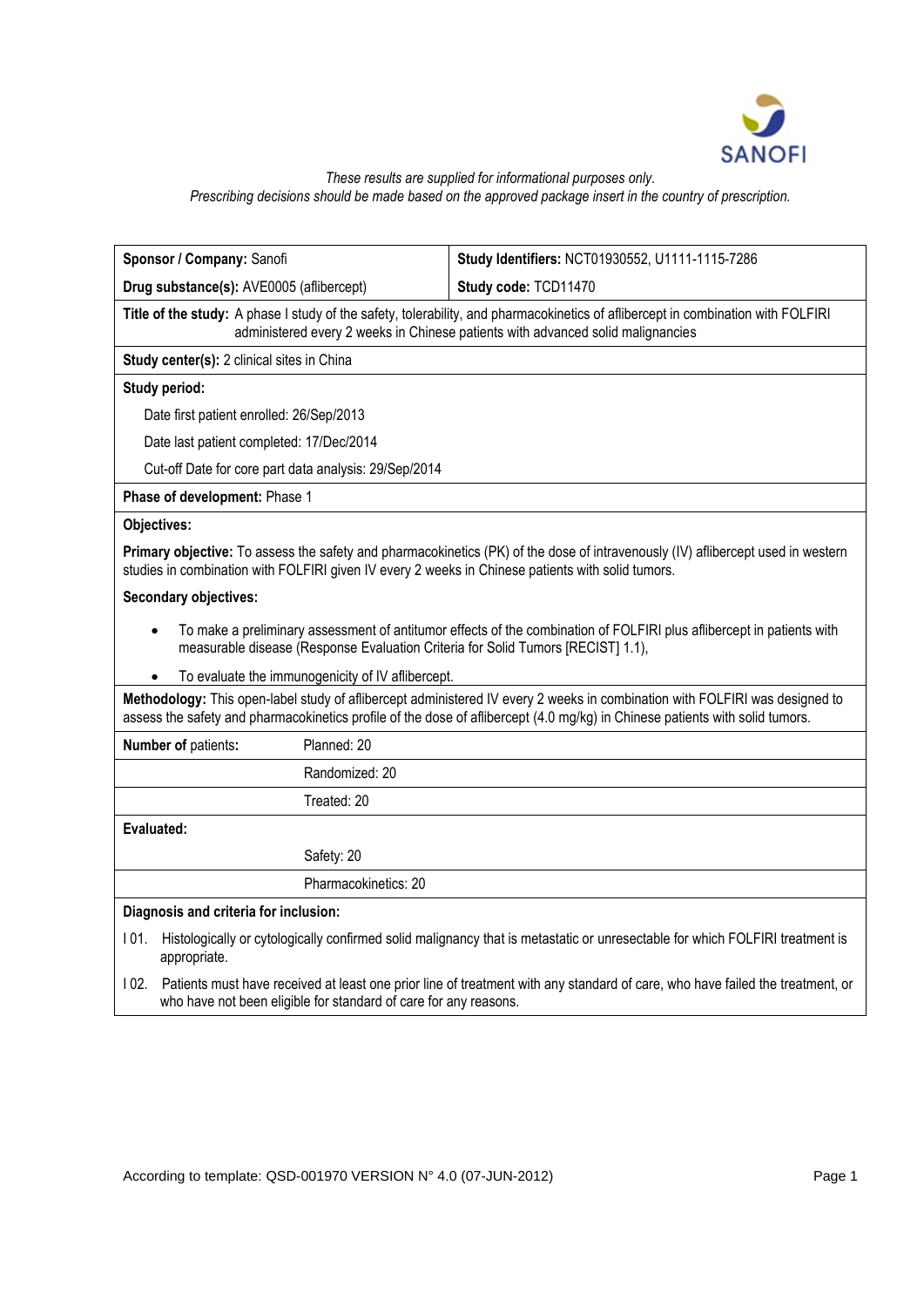

# **Study treatments**

**Investigational medicinal product:** aflibercept

Formulation: in 5 mM phosphate, 5 mM citrate, 100 mM sodium chloride, 20% (w/v) sucrose, and 0.1% (w/v) polysorbate 20, pH 6.0, supplied in sealed, sterile, single-use 10 mL vials filled with 8.4 mL content with a withdrawal content of 8.0 mL at a concentration of 25 mg/mL. The content of the vial must be diluted prior to infusion with 0.9% sodium chloride or 5% dextrose solution.

Route of administration: IV

Dose regimen: Aflibercept 4 mg/kg IV infusion for 1 hour, repeated every 2 weeks

**Noninvestigational medicinal products:** irinotecan, 5-FU, and leucovorin (FOLFIRI)

Formulation: Marketed formulations were used for irinotecan, 5-FU, and leucovorin

Route(s) of administration: IV

Dose regimen: Aflibercept administration was immediately followed by FOLFIRI: irinotecan 180 mg/m<sup>2</sup> IV infusion for 90 minutes, together with leucovorin 400mg/m<sup>2</sup> IV infusion for 2 hours on Day (D) 1, followed by 5-FU 400 mg/m<sup>2</sup> IV bolus then 2400 mg/m² continuous IV infusion for 46 hours starting on D1, repeated every 2 weeks

**Duration of treatment:** Patients were given aflibercept followed by FOLFIRI repeated every 2 weeks in the absence of study withdrawal criteria.

**Duration of observation:** From date of informed consent until last study treatment administration + 90 days.

**Criteria for evaluation:**

**Efficacy:** Tumor burden was assessed by CT or MRI scans. Tumor assessments were performed according to RECIST 1.1 criteria.

**Safety:** Safety was assessed through the collection of adverse events (AEs), laboratory data (hematology, chemistry, and urinalysis), and vital signs.

**Immunogenicity:** Presence of anti-aflibercept antibodies was assessed throughout the study before, during and after aflibercept treatment.

**Pharmacokinetics: Concentration-time profiles to calculate following PK parameters:**

- Aflibercept:
	- At Cycle 1:
		- Free aflibercept, maximum plasma concentration ( $C_{\text{max}}$ ), time to reach  $C_{\text{max}}$  ( $t_{\text{max}}$ ), last concentration above lower limit of quantification (LLOQ) (C<sub>last</sub>), time of Clast (t<sub>last</sub>), area under the plasma concentration-time curve (AUC) up to last quantifiable time point (AUC<sub>last</sub>), AUC extrapolated to infinity (AUC), AUC over the dosing interval (AUC0-14day), clearance (CL), volume of distribution at steady state (V<sub>ss</sub>) and terminal elimination half- life (t<sub>1/22</sub>)
		- VEGF-bound aflibercept,: C<sub>max</sub>, t<sub>max</sub>, C<sub>last</sub>, t<sub>last</sub>, AUC<sub>last</sub> and AUC<sub>0-14 day</sub>
	- Throughout the study:
		- Plasma concentration observed just before starting infusion on Day 1 of each odd-numbered cycle (Ctrough)
- Irinotecan:  $C_{\text{max}}$ ,  $t_{\text{max}}$ , AUC,  $t_{1/2z}$  for both irinotecan and SN-38 (active metabolite of irinotecan). Additionally, CL and  $V_{ss}$ for irinotecan only
- 5-FU: steady-state concentration  $(C_{ss})$ , clearance at steady-state  $(C_{\text{Lss}})$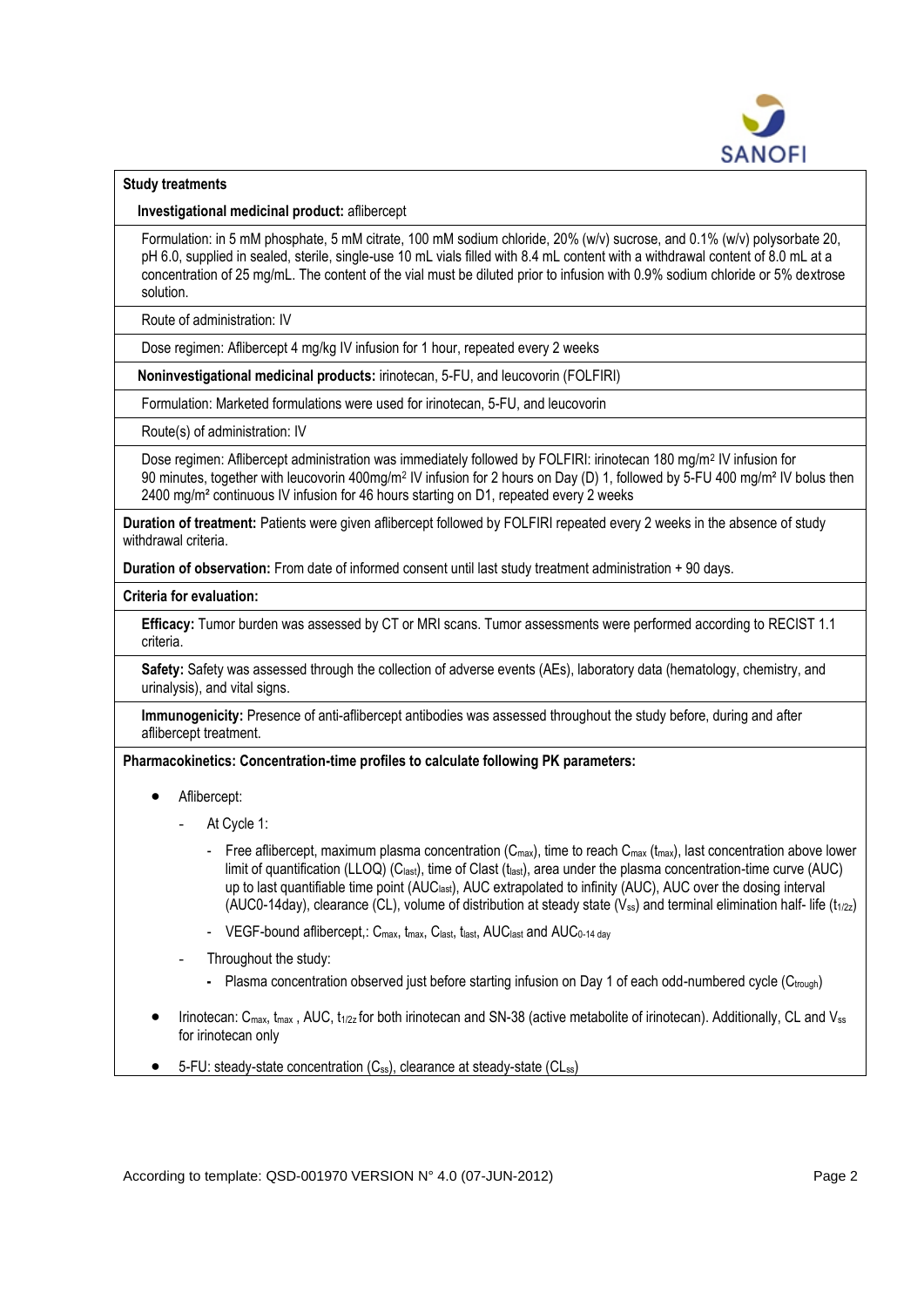

#### **Pharmacokinetic sampling times and bioanalytical methods:**

# **Aflibercept (Free and VEGF-bound aflibercept):**

Cycle 1: prestart of aflibercept infusion, just before the end of infusion (EOI, 1 hour [h]), and 1h, 3h, 7h (Day 1), 23h, 29h (Day 2), 47h (D3) and 167 h (D8) after the end of aflibercept infusion.

Other Cycles after Cycle 1: pre-start of aflibercept infusion on D1 of Cycle 2 and every odd-numbered cycle; and then 30 and 90 days after the last administration of aflibercept.

Free and bound aflibercept were measured in plasma using a validated direct enzyme linked immunosorbant based assay (ELISA, Methods SOP PCL113 and SOP PCL2088, respectively). Concentrations of vascular endothelial growth factor (VEGF)-bound aflibercept were expressed as free aflibercept equivalent (ie, normalized to the amount of aflibercept present in the complex as adjusted bound aflibercept) before PK analysis. The corresponding lower limit of quantification (LLOQ) of free and VEGF-bound aflibercept were 15.6 ng/mL and 31.5 ng/mL, respectively.

**Irinotecan and SN-38:** prestart of aflibercept infusion, just before EOI (1.5h), 2h, 4h, and 23h poststart of irinotecan infusion during Cycle 1 only.

Concentrations of irinotecan and SN-38 were determined in plasma by a liquid chromatography with tandem mass spectrometry method (LC/MS-MS, Method PBRL-RD-1285). The LLOQ of irinotecan and SN-38 were 10.0 ng/mL and 1.00 ng/mL, respectively.

**5-FU:** prestart of aflibercept infusion, then 3h, 21h and 45h after IV bolus of 5-FU infusion during Cycle 1.

The plasma concentrations of 5-FU was determined by LC/MS-MS using a LLOQ of 5.00 ng/mL (Method Covance 8278-371).

# **Immunogenicity:**

Samples for immunogenicity assessment were collected prestart of first aflibercept infusion, then on predose of each odd-numbered cycle and then 30 and 90 days after the last administration of aflibercept, and in specific circumstances when patient developed grade ≥2 systemic immunologic AE considered at least possibly related to the study drug, proteinuria >3.5 g/24h, or proteinuria of renal origin associated with hematuria.

The presence of anti-aflibercept antibodies was evaluated in serum using a nonquantitative assay, titer-based bridging immunoassay (Method SOP PCL2375).

#### **Statistical methods:**

The safety analysis and efficacy-related analysis were performed in all treated population, which included patients who took at least 1 dose (including partial dose) of study treatment (ie, aflibercept or FOLFIRI, regardless of correct/incorrect dose assignment) in this study. The safety analysis was descriptive on treatment emergent adverse events (TEAEs) and laboratory values. Toxicities were graded according to the National Cancer Institute Common Terminology Criteria for Adverse Events Version 3.0 (NCI CTCAE v.3.0).

PK parameters of free and VEGF-bound aflibercept, irinotecan and its active metabolite SN-38, and 5-FU were estimated using noncompartmental method and summarized with descriptive statistics (number of observations by treatment, arithmetic, and geometric means, standard deviation (SD), standard error of the mean (SE), coefficient of variation (CV), minimum, median, and maximum values).

RECIST 1.1-defined best overall response was determined for efficacy analysis.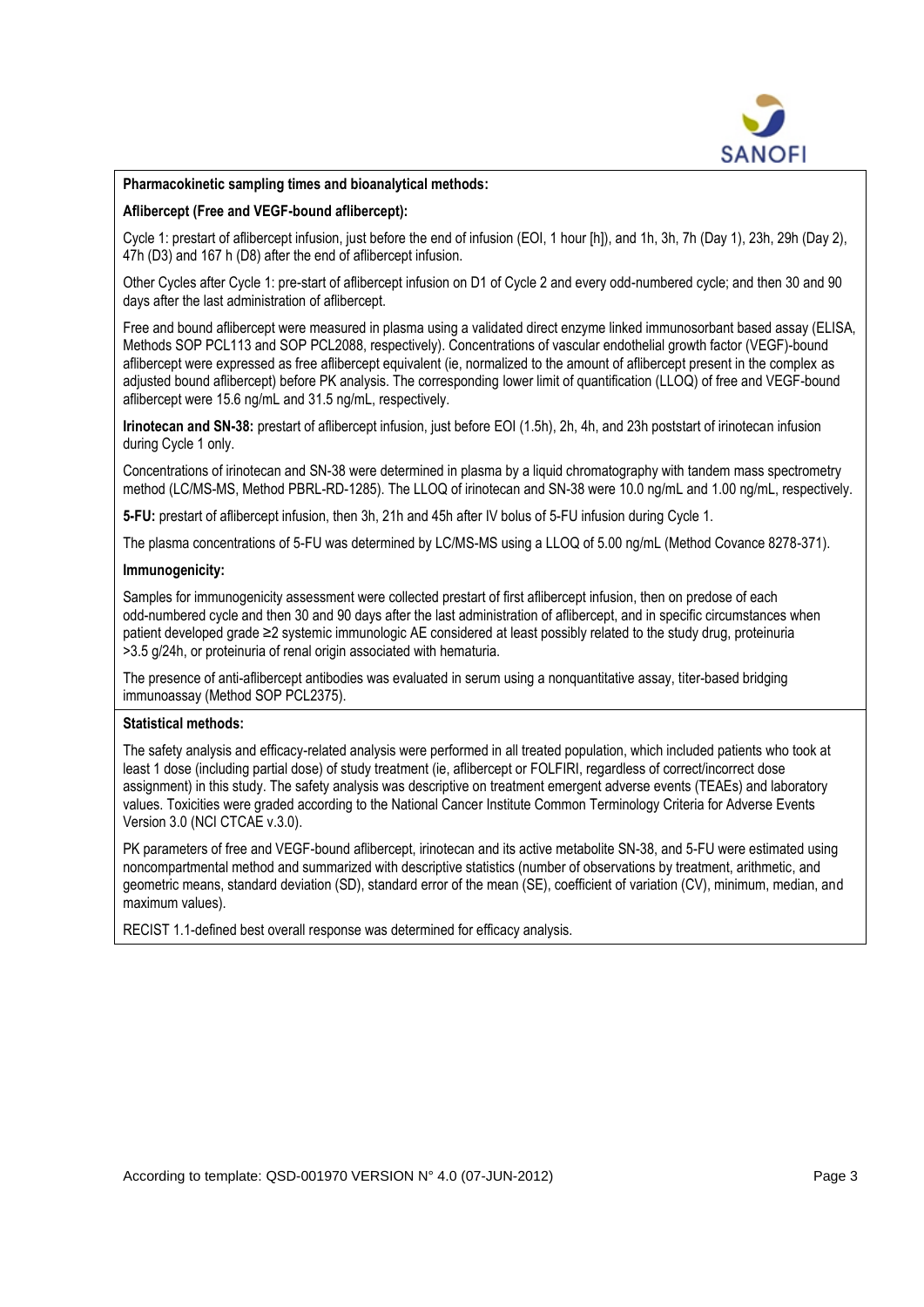

# **Summary:**

**Population characteristics:** A total of 20 Chinese patients were enrolled and treated in this study. Overall, 13 patients (65.0%) were male, the median age of all patients was 52 years (range: 26 to 70 years), and all patients had an eastern cooperative oncology group (ECOG) performance status of 1 at study entry. Prior treatment of the disease included: chemotherapy (20 patients, 100%), surgery (14 patients, 70.0%), radiotherapy (2 patients, 10.0%), and biologics (2 patients, 10%). The median number of prior anticancer regimens was 1.0 (range: 1 to 3). The vast majority of the patients had a colorectal cancer as the primary tumor site (15 patients, 75.0%).

**Efficacy results:** All of the 20 patients treated were evaluable for tumor response. Per RECIST 1.1, there were 6 confirmed partial responses (PR): 4 patients out of the 15 patients with colorectal cancer, 1 patient out of the 2 patients with esophagus cancer, and 1 patient out of the 2 patients with esophageal-gastric junction (EGJ) cancer.

**Safety results:** All patients have discontinued the study treatment at the time of the final database lock (23 January 2015): 12 patients discontinued due to disease progression, 7 patients due to patient's request, and 1 patient due to AE. Overall, 20 patients received a total of 193 cycles of study treatment (median number of cycles per patient: 9.0 cycles, range: 2 to 20 cycles). The total number of cycles with aflibercept was 170 cycles (median number of cycles per patient: 9.0 cycles, range: 2 to 19 cycles). Eighteen patients (90.0%) had cycle delays, mainly due to hematological toxicities (9 patients, 45.0%), asthenia (8 patients, 40.0%), gastrointestinal disorders (6 patients, 30.0%), proteinuria (4 patients, 20.0%), and hypertension (3 patients, 15.0%). Four patients (20.0%) required at least 1 dose reduction of aflibercept, while 5 (25.0%) and 6 (30.0%) patients required at least 1 dose reduction of irinotecan and 5-FU, respectively. The main reasons for dose reduction were gastrointestinal disorders (7 patients, 35.0%), protein urine present (6 patient, 30.0%), hypertension (3 patients, 15.0%), and hematological toxicities (3 patients, 15.0%).

All 20 patients experienced at least 1 TEAE while on study treatment. The most commonly reported all grade TEAEs were decreased appetite (18 patients, 90.0%), nausea (17 patients, 85.0%), vomiting (14 patients, 70.0%), hypertension (14 patients, 70.0%), leukopenia (11 patients, 55.0%), neutropenia (10 patients, 50.0%), asthenia (9 patients, 45.0%), diarrhea (9 patients, 45.0%), abdominal pain (8 patients, 40.0%), stomatitis (8 patients, 40.0%) , protein urine present (7 patients, 35.0%), and epistaxis (7 patients, 35.0%).

The most commonly reported Grade 3/4 TEAEs were neutropenia (7 patients, 35.0%), leukopenia (3 patients, 15.0%), febrile neutropenia (3 patients, 15.0%), hypertension (6 patients, 30.0%), protein urine present (4 patients, 20.0%), stomatitis (4 patients, 20.0%), and diarrhea (3 patients, 15.0%).

Hypertension (14 patients, 70.0%), hemorrhage events (7 patients, 35.0%), impaired wound healing (2 patients, 10.0%), and venous thrombosis (1 patient, 5.0%) were reported as TEAEs of special interest in this study.

Of note, laboratory abnormalities were only reported as AEs when they were considered clinically significant by the Investigator; therefore, the laboratory data is the primary source of data for a comprehensive and objective evaluation of the incidence of laboratory abnormalities (see below).

No death during study period was observed. Three patients each experienced a serious TEAE of venous thrombosis limb, hemorrhoids, and anastomotic stenosis, respectively; the events of venous thrombosis limb and hemorrhoids were considered to be possibly related to the study treatment. One patient discontinued the study treatment due to a TEAE of anastomotic stenosis, which was serious and considered as unrelated to the study treatment by the Investigator.

The most common laboratory abnormality was hematologic toxicity. Neutropenia was reported in 15 patients (75.0%), and 11 patients (55.0%) experienced a Grade 3 or 4 neutropenia. Anemia and thrombocytopenia were reported in 13 patients (65.0%) and 10 patients (50.0%), respectively, and most of the abnormalities were Grade <3. Liver and renal function test abnormalities were observed in few patients, and all were Grade 1. Proteinuria based on laboratory measurements was observed in 13 patients (65.0%), and 4 patients (20.0%) experienced a Grade 3 proteinuria.

No unexpected significant changes in vital signs, ECG, and physical findings were observed.

**Immunogenicity results:** No anti-aflibercept antibodies were detected in any of the patients evaluable for immunogenicity assessment (19 out of the 20 treated).